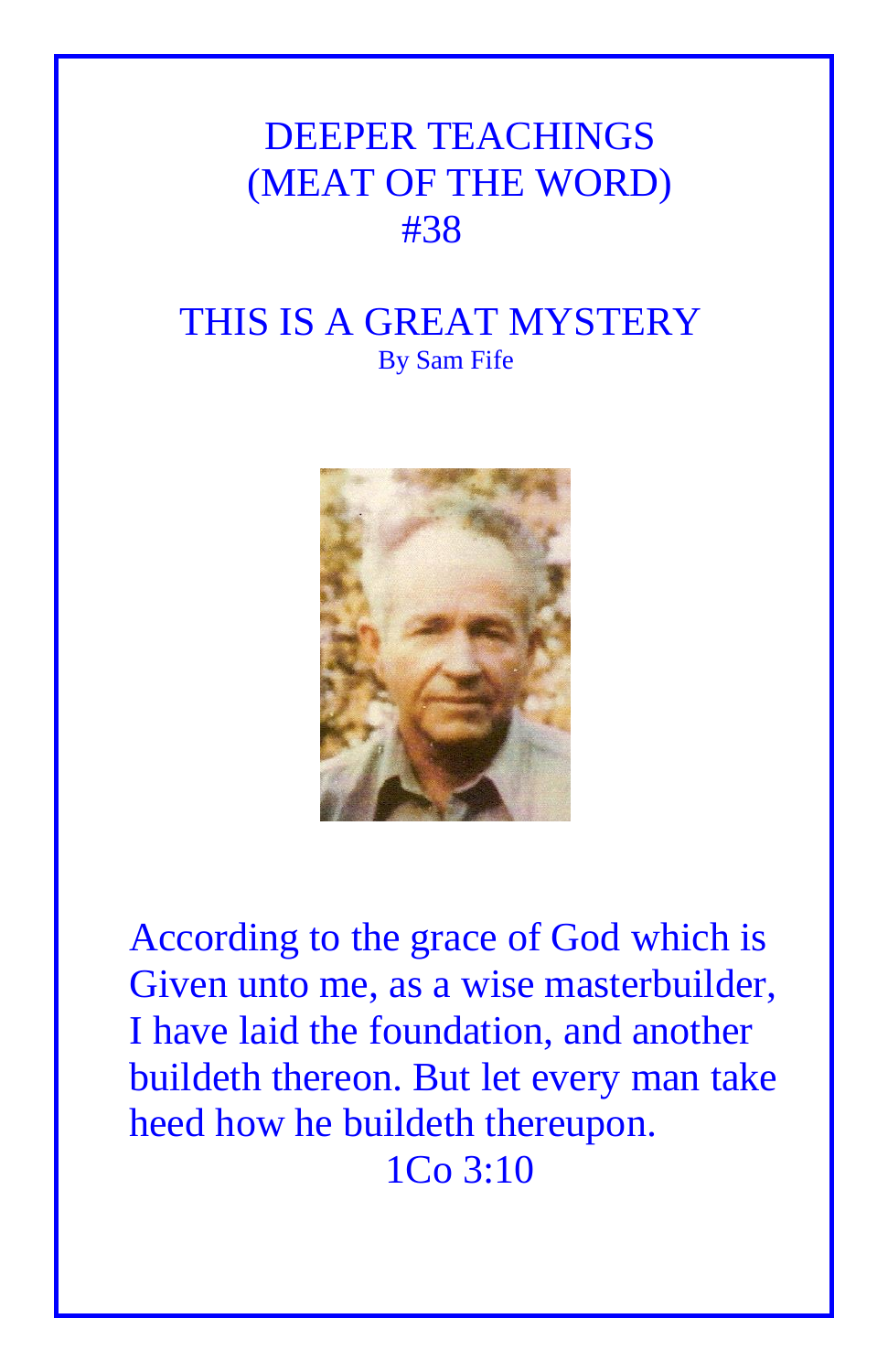## **THIS IS A GREAT MYSTERY** By Sam Fife

Eph 5:17 Wherefore be ye not unwise, but understanding what the will of the Lord *is.* 18 And be not drunk with wine, wherein is excess; but be filled with the Spirit; 19 Speaking to yourselves in psalms and hymns and spiritual songs, singing and making melody in your heart to the Lord; 20 Giving thanks always for all things unto God and the Father in the name of our Lord Jesus Christ; 21 Submitting yourselves one to another in the fear of God. 22 Wives, submit yourselves unto your own husbands, as unto the Lord. 23 For the husband is the head of the wife, even as Christ is the head of the church: and he is the savior of the body. 24 Therefore as the church is subject unto Christ, so *let* the wives *be* to their own husbands in every thing. 25 Husbands, love your wives, even as Christ also loved the church, and gave himself for it; 26 That he might sanctify and cleanse it with the washing of water by the word, 27 That he might present it to himself a glorious church, not having spot, or wrinkle, or any such thing; but that it should be holy and without blemish. 28 So ought men to love their wives as their own bodies. He that loveth his wife loveth himself. 29 For no man ever yet hated his own flesh; but nourisheth and cherisheth it, even as the Lord the church: 30 For we are members of his body, of his flesh, and of his bones. 31 For this cause shall a man leave his father and mother, and shall be joined unto his wife, and they two shall be one flesh. 32 This is a great mystery: but I speak concerning Christ and the church. 33 Nevertheless let every one of you in particular so love his wife even as himself; and the wife *see* that she reverence *her* husband.

 Those who are moving in the move of the Spirit of God today know that this is the hour in which God is fulfilling the prophecy which He spoke through His prophet Joel long ago, saying Behold, I will restore that which the cankerworm has eaten. Also the hour in which He is fulfilling the words of Peter, by the Spirit in Acts 3, where he said, Jesus must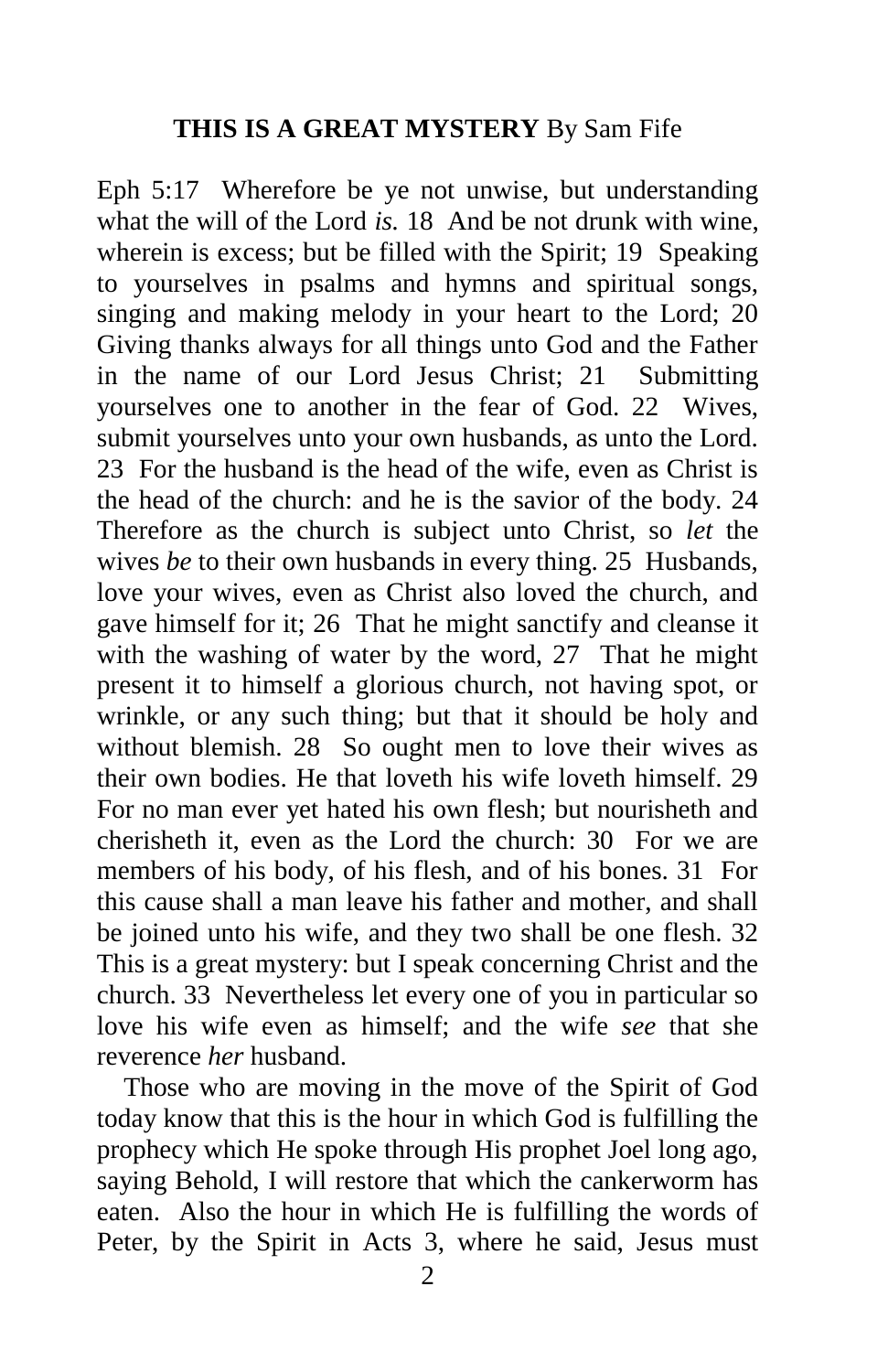remain in the heavens until the restitution or restoration of all things which had been spoken by the mouth of the holy prophets since time began. Those who really understand the restoration move of God know that God's purpose in restoration is to restore all things to His divine order. For it was when Satan in the beginning threw all things out of this harmony and out of the order that God had ordained for them to exist in that sin, sickness, and death entered into the experience of humanity.

 God's purpose for the manifestation of the Sons of God is to restore all things back to God's divine order, and in their doing so, sin, sickness, and death will be purged from human experience, and Romans 8 will have been fulfilled, and the manifestation of the sons of God will have delivered the creation from the bondage of corruption.

 Therefore one of the chief issues in the move of the Spirit of God today, is the question, what is God's divine order concerning the woman's relationship to the man, and the man's relationship to the woman. The woman's relationship to her husband, the husband's relationship to his wife. Both in the natural relationship of man and wife, and in the spiritual relationship of Christ and his bridegroom ministry, and the bride of Christ, the woman church congregation.

 It is precisely this mystery that the Apostle Paul in Ephesians chapter 5 unveils for us by the Spirit of God. But the problem is too many ministries, and even endtime ministries, have taught that the answer for God's divine order for the home and the relationship between man and wife is in just one verse of Ephesians 5, verse 22, which says; Wives submit yourselves unto your husband. Instead of seeing the whole mystery the Apostle Paul seeks to unveil for us in the whole chapter. They have a legalistic letter law out of the scripture, wives submit yourselves to your husbands, and presented the idea that Paul was laying down a law for the Christian church that all wives should submit themselves to their husbands in all things at all times. Some have carried this to the extreme, teaching that a wife cannot have a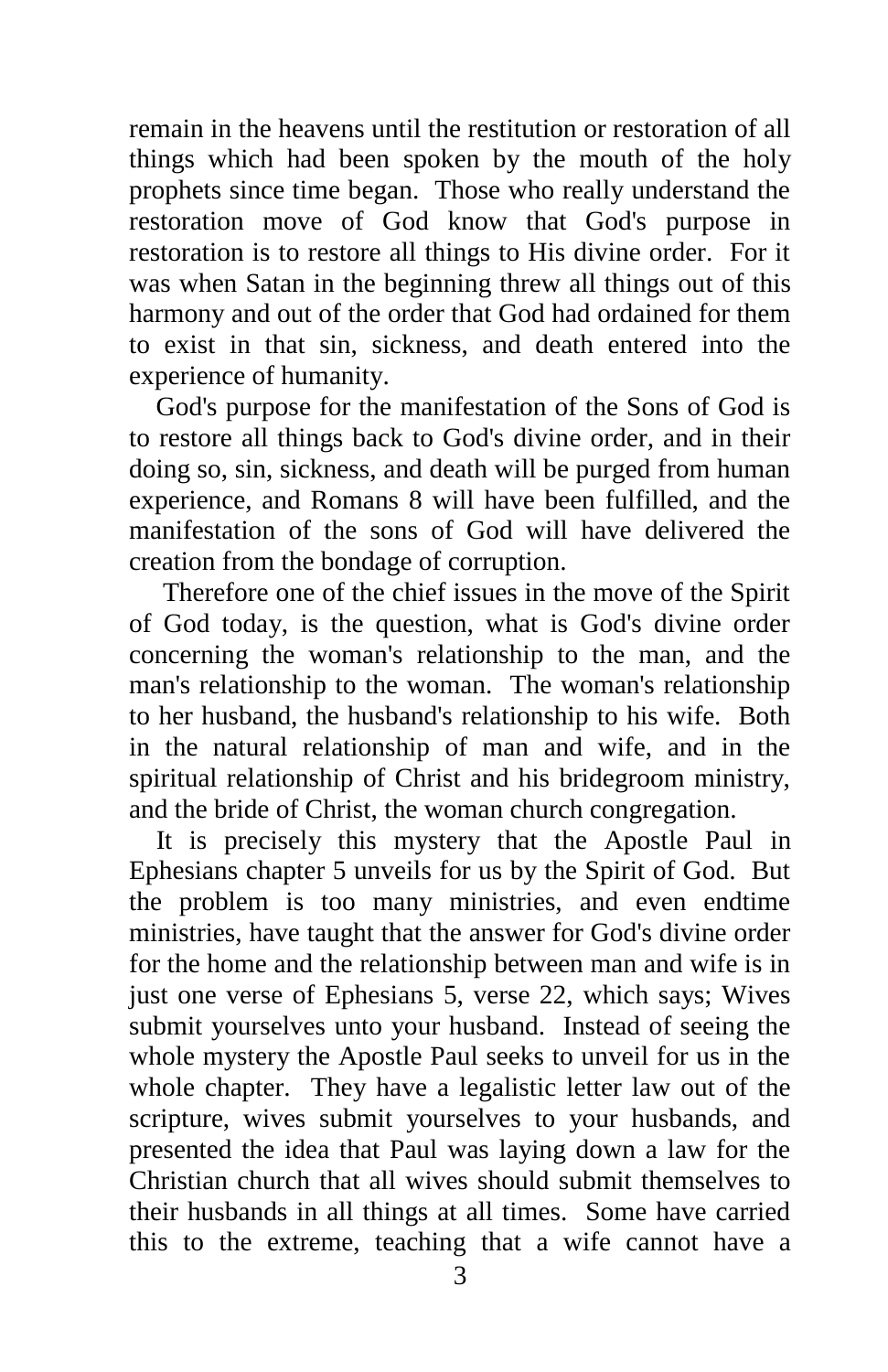personal relationship with Jesus, or the spirit of Christ within her own being as her head, and cannot be led by the spirit of God herself at all, but can only be led by the Spirit of Christ through her husband. Teaching that when the scripture says that the man is the head of the woman as Christ is the head of the church; that this means that the husband is the head over his wife in the sense of being the ruler and boss over her in all things. That therefore she must submit to his rulership over her in all things.

 But in teaching this, they seem to forget that what the scripture really says is that man is the head of the woman in the same sense that Christ is the head of the church. They do not seem to understand that the Bible teaches the sense in which Christ is head of His Church, is not that He might be ruler and Lord over her, and boss over her, but only that she might submit to him that he might himself for her, as her servant in order to redeem her. Every teaching in scripture reveals that since Jesus purchased His bride, the church, reveals the relationship that Jesus desires with His bride the church is not to be boss and ruler over her, but servant unto her. For Jesus said, the son of man came not to be ministered unto, but to minister. And the word, minister, means serve. Jesus said, he that is chief among you, let him be the servant of all.

 Therefore, if a natural husband would desire to be chief over his wife, let him be her servant. And therefore when the scripture says, Wives submit yourselves unto your husbands, it means the wife should submit herself to her husband in his ministration to her as her servant, in order that he might redeem her and win her submission through love. Jesus said, which is greater? He that sitteth at meat or he that serveth? But I am among you as him that serveth.

 In all these things we have a great principle of the nature of Christ, which is the nature of God, revealed. A principle that is absolutely contrary to the principles of man or legalism or law. And that is the principle of Christ, that he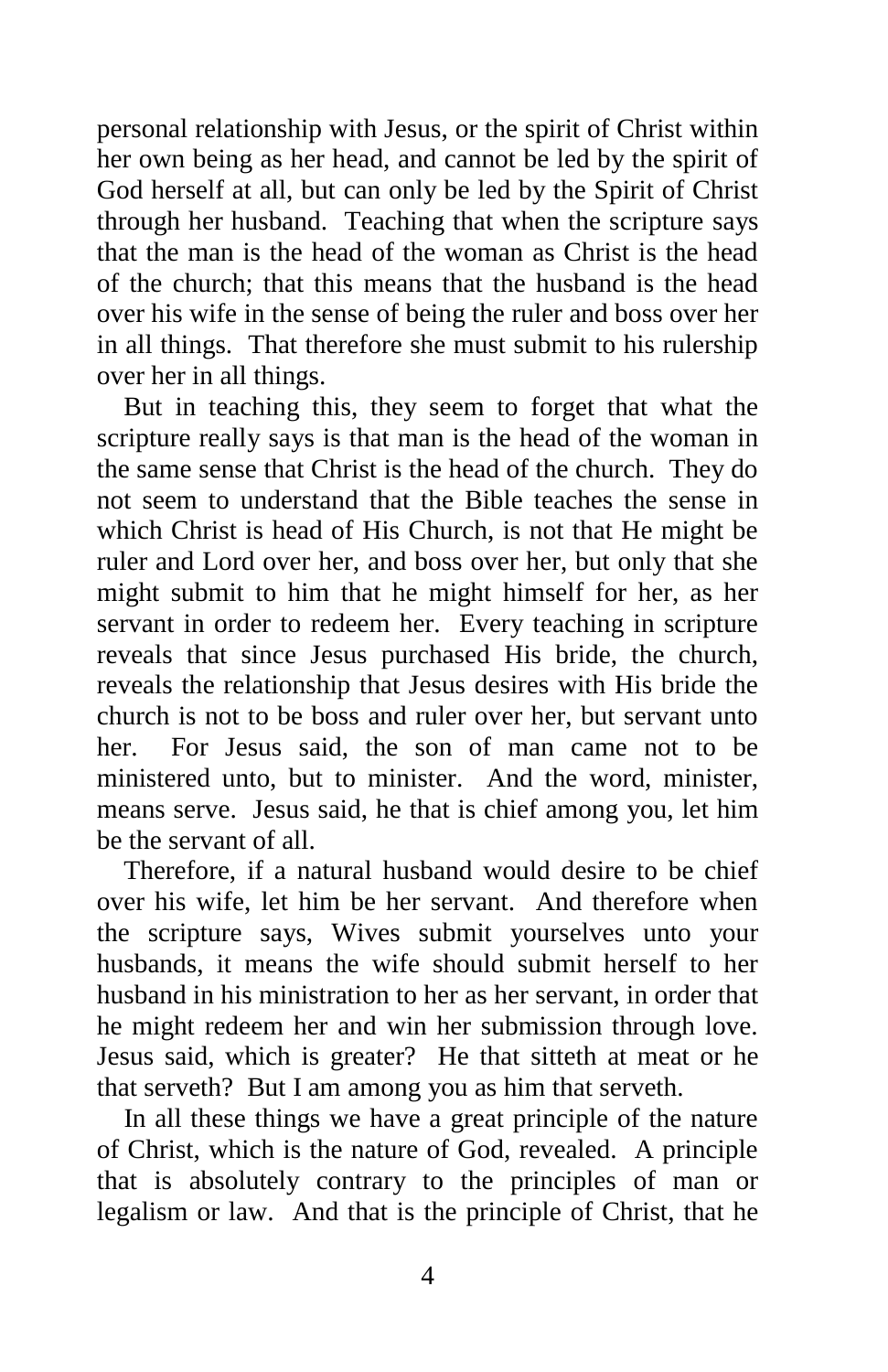who is over another is not over them that he might rule over them, but that he might serve them, only as their servant.

 Therefore the spirit of God said through Paul, wives submit yourselves to your husbands as unto the Lord. It never did mean submit to him as ruler and boss over you, but submit to his ministration to you as your servant. The man therefore who gives himself to his wife as her servant even as Christ gave himself for the church has the right to expect his wife to willingly, lovingly submit to him and to his ministration. The man who gives himself for his wife, in love to serve her as Christ loved his church, and gave himself for it, will never have to use the letter of the word, or the letter of the law to persuade his wife to submit to him. For such redemptive love and servantship will in the end melt the heart of the most unsubmissive wife, redeem her and win her absolute submission. The man, Christian or unchristian who is saved or is not saved, who is not giving himself to his wife as her servant as Christ also loved His church, and gave Himself for it, has no right to use the scripture in Ephesians 5 to seek to force or persuade his wife to submit to him at all. In fact he has no scriptural right to expect submission from his wife. When a minister ceases to make a rule or a law out of verse 22 of Ephesians 5 and seeks revelation from the Spirit of God of the whole mystery the Apostle Paul was unveiling here, then he can understand how these things be so.

 For the purpose of the spirit of God as He speaks through Paul in Ephesians 5 was not to make a law establishing the man as boss and ruler over his wife, but to reveal to us the great mystery of what relationship of the bride congregation in every local church should be to Christ in her husband bridegroom ministry. Thus, when the Apostle Paul uses the whole chapter of scripture discussing the relationship between a natural wife and her husband, at the close of the chapter, he states clearly that he is not speaking about the relationship of the natural wife and her husband, but he is speaking a great mystery concerning Christ and His Church.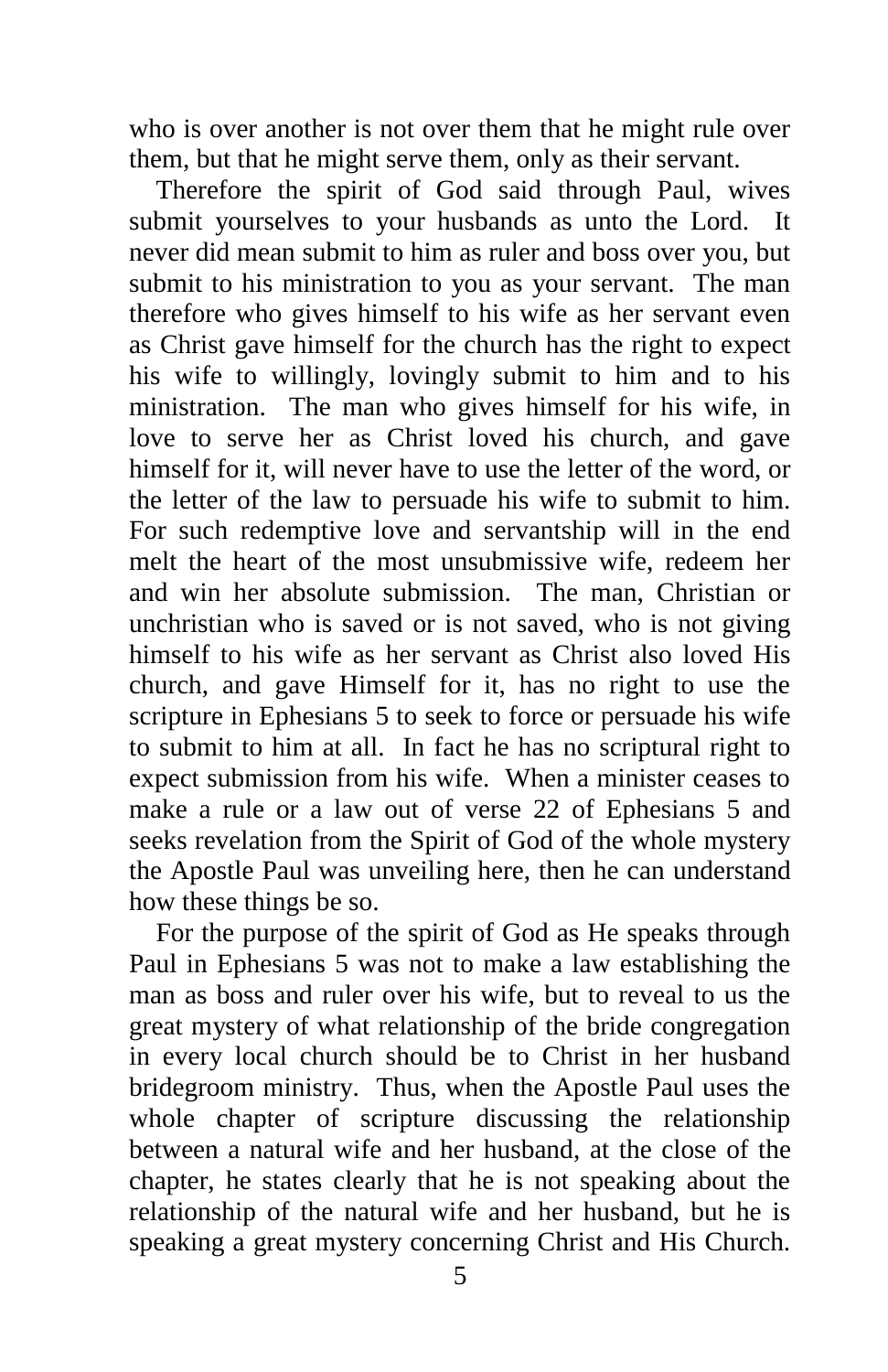Saying in verse 32, this is a great mystery, but I speak concerning Christ and the church.

 Paul's great desire was to establish God's divine order in the relationship between the bride congregation and Christ in her husband ministry. And he knew when that divine order was restored, then it would flow out into the home and restore God's divine order between every individual husband and wife. A minister once said to me, we are first restoring divine order to the home by teaching our wives to submit to their husbands in all things in their home. Then we can restore divine order to the church, for divine order must first begin in the home. This precious minister was very sincere, but very wrong. We cannot restore divine order in the home in order to restore it in God's church.

 God's purpose is to first restore divine order in His church and bring the proper relationship between the woman bride congregation which is flesh, and the Spirit of Christ in the bridegroom ministry, then God's divine order will flow out into the home.

 How long will God's people continue to try to fulfill Christ through the law? Instead of fulfilling the law and much more by bringing forth Christ in the fullness of His stature in God's people. The minister who ceases to use verse 22 of Ephesians 5 to establish a law, that all women submit themselves to their husbands in all things, and seeks revelation from the Spirit of God of the whole mystery Paul was unveiling here will far more quickly establish God's divine order in the church and then in the home, through love and not through law.

 Therefore the purpose of this article is to unveil the great mystery Paul was seeking to reveal here in all of its fullness. The first thing one needs to understand is that the scripture here does not say wives submit yourselves to your husbands. One will notice if they study verse 22, that there is only a comma after the word husbands, not a period. Therefore to say that the Bible says wives submit yourselves to your husbands and stop there is taking just one half of verse 22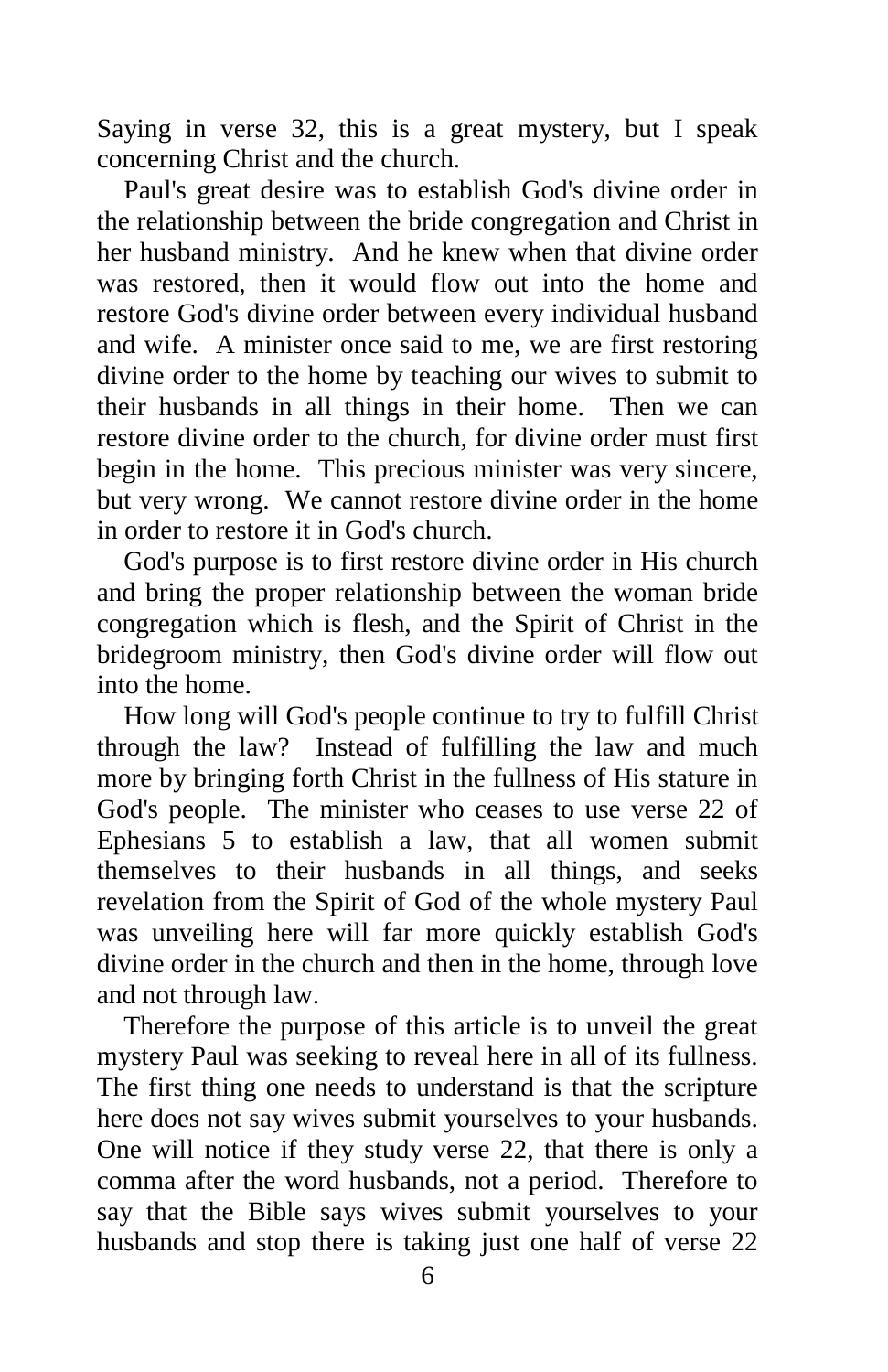out of its context and failing to go on and see the whole truth verses 22, 23, 24 and 25 presents.

 What the scripture really says here is "wives submit yourselves unto your own husbands as unto the Lord, for the husband is the head of the wife even as Christ is the head of the church and he is the Saviour of the body. And husbands love your wives even as Christ loved the church and gave himself for it, that He might sanctify it and cleanse it with the washing of water by the word."

 With this in mind let us deal with the whole context of truth that Paul was teaching here and see what God is saying. First, the Bible says wives submit yourselves to your husbands as unto the Lord for He is the saviour of the body. Paul is here dealing with the natural relationship between the natural man and his wife in the natural creation as a figure and type of what the relationship between Christ in his bridegroom ministry and his bride in the church congregation should be. And he says the reason the natural wife should submit herself to her husband in their natural relationship is that in the natural the husband is the saviour of her body. Few have understood this statement, the husband is the saviour of the body, because the King James translation fails to present the original thought that it is presented in the original language of the scripture. For what the original scripture said, was wives submit yourselves unto your husband as unto the Lord for he is the fulfillment of her body. The mystery Paul was trying to get over here is that the reason a woman should submit herself to her husband is in order that her husband might fulfill her body and thereby save it. Now the fulfillment of a woman's body is to bring forth the fruit of her womb, a manchild. When a woman brings forth the fruit of her womb, births the manchild, then her body is fulfilled. Because her life is propagated into the next generation in that manchild that is born of her womb, thereby through birthing that manchild her body is literally saved for the next generation, her life is literally saved for the next generation.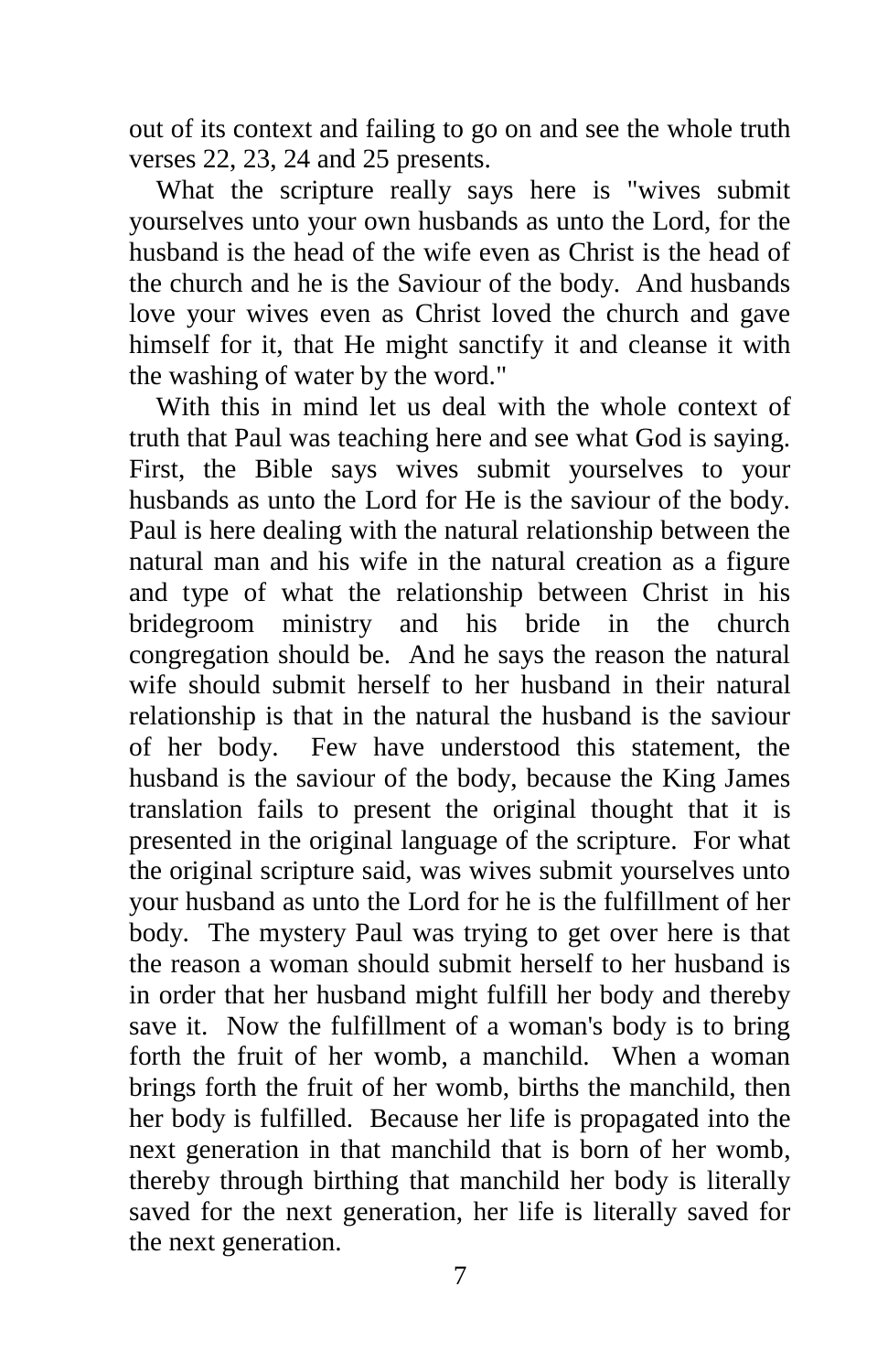But the reason that the Bible says wives submit yourselves unto your husbands as unto the Lord for he is the fulfillment of her body, is because a woman cannot fulfill her own body. She cannot bring forth the fruit of her womb, and birth a manchild which saves her life for the next generation without the seed that comes from the man. Therefore God has created the man who in giving up the seed that is in him, just as Christ gave himself for his church that she might receive the seed, the word of God that was in him, the natural husband thus fulfills his wife's body, brings forth the manchild, and because her life is in that manchild and propagated into the next generation through that manchild, the husband in giving himself to fulfill his wife's body saves her life and body for the next generation, and is therefore the saviour of her body. For were it not for the seed the woman receives from the man as she submits herself to him, as he overshadows her in the marriage bed union, she certainly could not bring forth the seed of a manchild and fulfill her own body. Therefore she would live out her life in one generation and be dead, dead, dead, and that would be the end of her. But in submitting herself to her husband as he overshadows her in the marriage bed union, gives up the seed that is in him, gives himself for his wife, as Jesus did for the church, and fulfills her body, brings forth from her womb a manchild in which her life is propagated into the next generation. He therefore is literally the saviour of her body and of her life, in the natural for the next generation.

 This is the great mystery that Paul was speaking of when he said; Wives submit yourselves to your husbands as unto the Lord for he is the saviour of the body. But this is only half the mystery, for Paul goes on to say; husbands love your wives even as Christ also loved the church and gave himself for it. Revealing that in this great mystery, the husband also has a part to fulfill in order to save his own life for the next generation. For in the great God-ordained mystery of the man and the maid, not only is the husband the fulfillment of the woman's body, but the woman is also the fulfillment of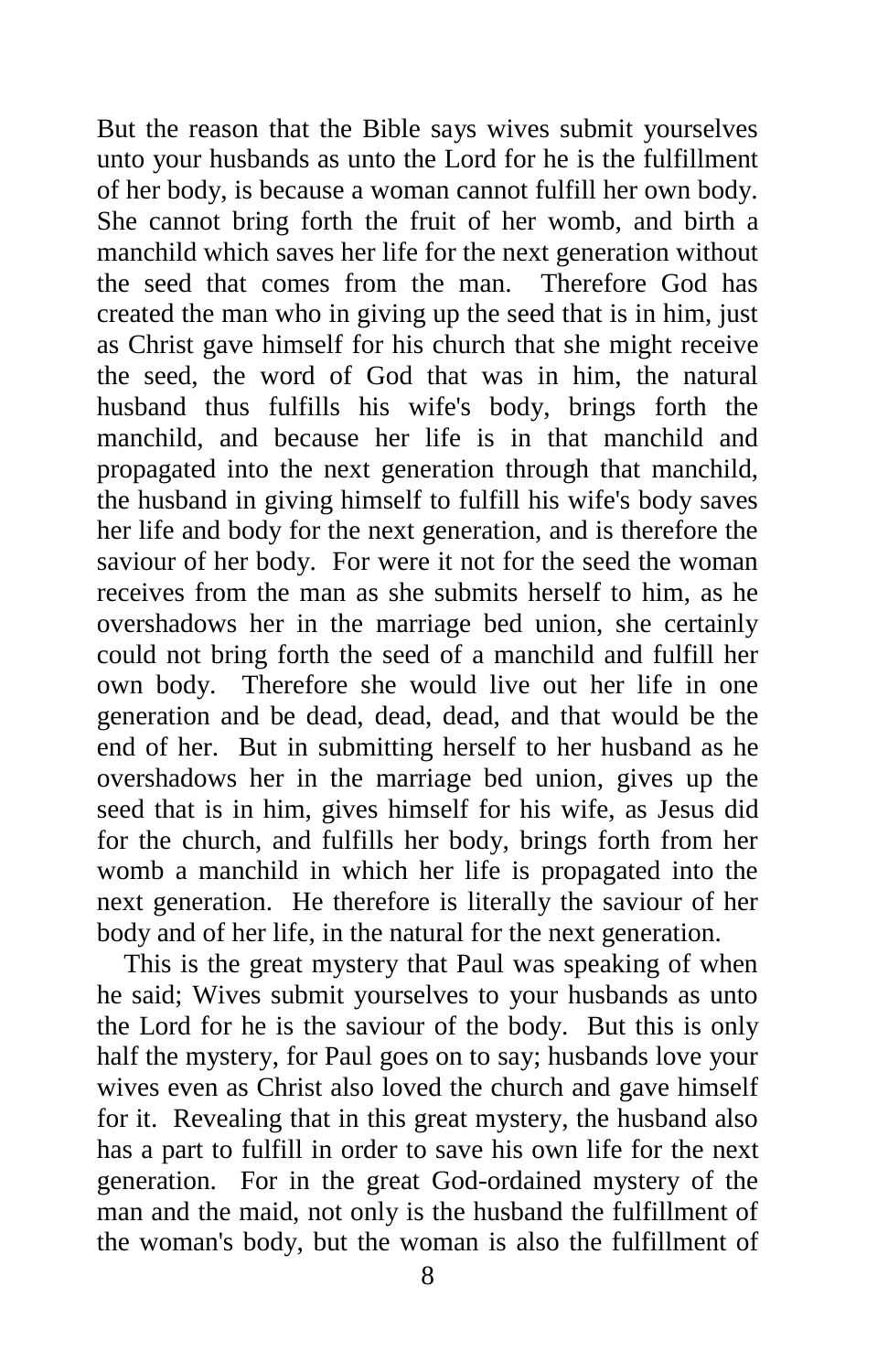the husband's body. For just as a woman cannot bring forth a manchild from herself without the seed that comes from a man and fulfill her body all by herself, neither can a man bring forth the seed of life from his own body without a woman, who in the marriage bed union draws the seed out of his natural loins, unless he enters into some kind of a perverted experience with himself. But in giving himself for his wife to save her body by giving up the seed that is in him to fulfill her body and bring forth a manchild, which propagates her life into the next generation, because his own life also is incorporated into that manchild that is born and propagated into the next generation, therefore in saving his wife's body and life, he also saves himself and his life, for the next generation.

 Not only in just giving himself for her in the marriage bed union by giving up the seed, but in loving her and giving himself for her in the natural sense of giving up any life that he might have as an individual, having fun with the boys, drinking in the barrooms and all those things that corrupt natural man loves to do. To give himself completely to living for his wife, to labour to bring her food to sustain her life until a manchild is born which saves both of them. To labour to build her a house to sustain her until a manchild is born which propagates both of their lives into the next generation. To labour to clothe her until a manchild is born which propagates both of their lives into the next generation. All these are manifestations of the man loving his wife as Christ did the church, and giving up any individual life that he might have, that so many men want to have, to live to fulfill his wife's body and thereby save both their lives.

 This is the great mystery that Paul was seeking to unveil, of how Christ loved his wife, the church, and gave himself for her. For Jesus had an individual life in the heavens before he came down here, but he gave up that and came down here and gave up his life for his wife, the church. He shed his blood to cleanse her and then ascended to the right hand of the Father and received the promise of the Holy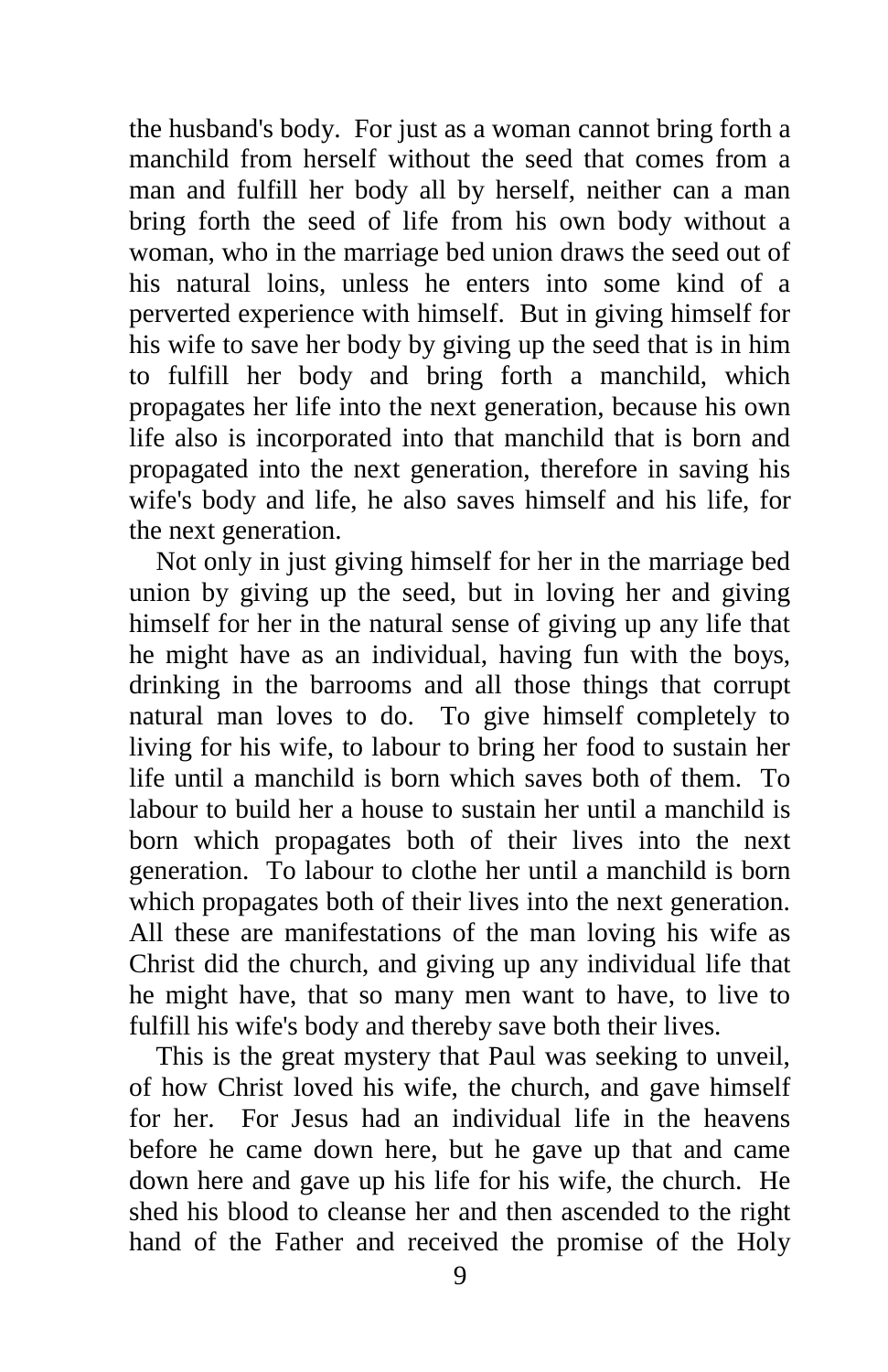Spirit and sent the Holy Spirit back to indwell her and teach her all truth and in doing so he planted in her the seed of life, the Word of God that was in Him. Which word shall bring forth a manchild from her in these last days, which shall save her life for eternity. And because the life that was in him shall also be incorporated in that manchild, he also propagates the life that was in him on into eternity.

 Thus the Apostle Paul, here in Ephesians 5, was not making a letter law as to who should be the boss in the family, but he was unveiling the great mystery using the natural figure of Christ and the true relationship to His bride the Church. And he was doing it to reveal to the church at Ephesus what God's divine order relationship is for the bride congregation and Christ in her husband bridegroom ministry. For just as the natural wife cannot fulfill her own body and bring forth a manchild which saves her life for the next generation without the seed that come from her husband, neither can the bride congregation, any local church or any individual thereof, fulfill their own spiritual body and bring forth a manchild from themselves to save their life for eternity without the seed that comes from Christ in their husband bridegroom ministry.

 Christians all over the world today are in such blind Babylonish darkness that they imagine that as individuals they can sit at home by themselves and read the Bible and pray, or listen to a sermon on the radio, without assembling themselves together in God's divine order as, bride congregation and the spirit bridegroom ministry that God raises up, and still enter into life as individuals. If a natural woman can bring forth a manchild from her womb all by herself without a husband, so an individual member of the bride congregation, or an individual Christian by themselves, can enter into full salvation and eternal life without submitting themselves to their husband ministry.

 God uses the metaphor, bride and bridegroom, to reveal the great mystery of Christ relationship with His church. He is not talking about the bride and her bridegroom up in the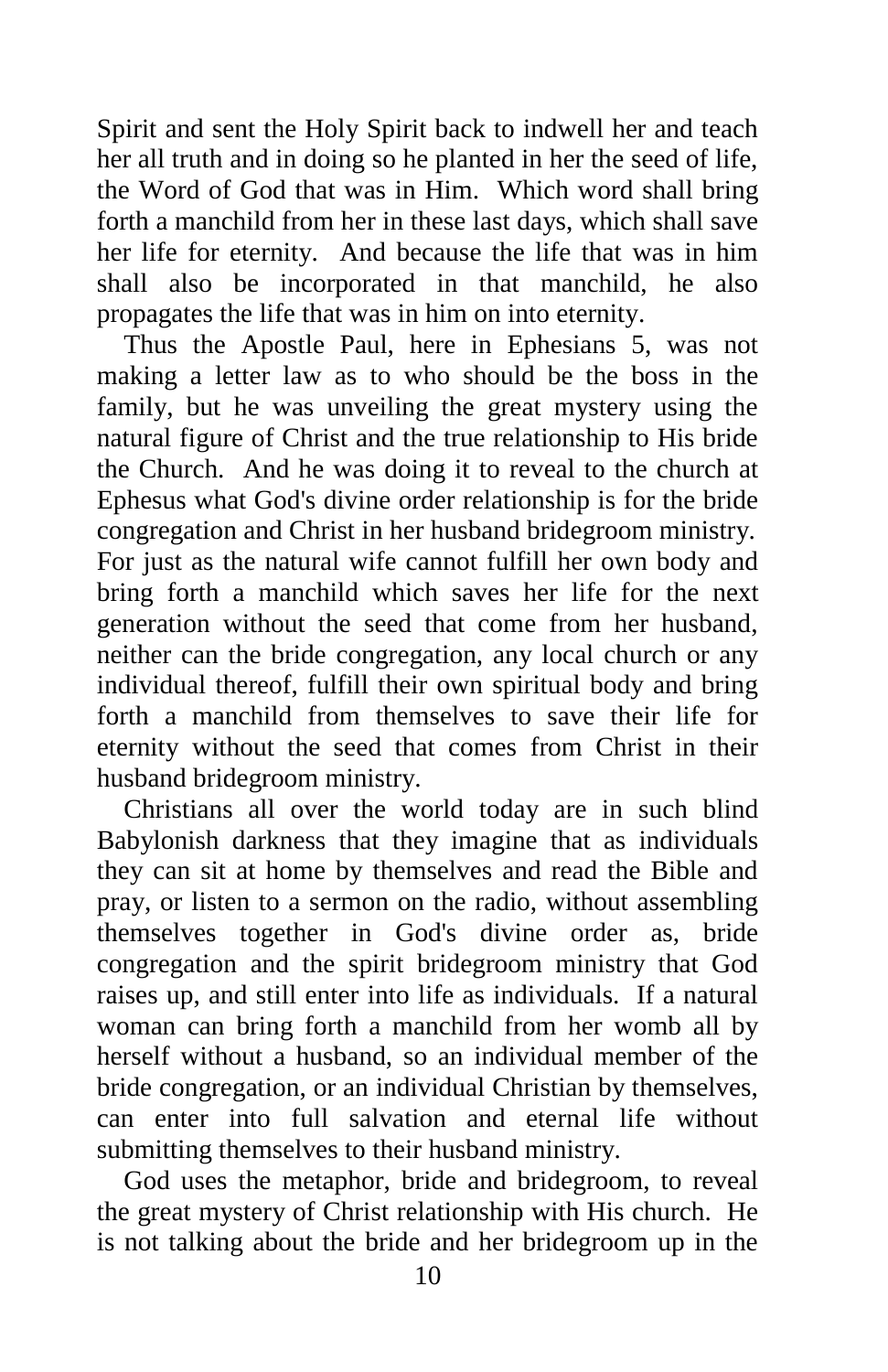sky somewhere, but He is talking about the bride congregation and Christ in her bridegroom ministry. For just as the husband is the fulfillment of the wife's body and thereby the saviour of her body in the natural, so in the spirit the husband ministry is the fulfillment of the bride congregation's body, and therefore the saviour of her body, and therefore the Lord to her in the fullest sense of the word.

 Thus the Bible says to the bride congregation; wives, submit yourselves to your husbands as unto the Lord for he is the fulfillment or the saviour of your body. For as we brought forth in our previous article in The Word, only when God finds a bride congregation and a restored five fold husband ministry who will walk out the mystery of a man and a maid, every step of the way together, and particularly the step concerning God's divine order where the wife's living, unreserved submission to her husband ministry literally draws out of his spiritual loins, the final seed of life; the final revelations that shall birth the manchild and by which we shall overcome death itself, shall any of us enter into incorruptible life here

 But in the spirit also not only is the man the fulfillment of the woman's body, but the woman is also the fulfillment of the man's body. For just as the woman congregation cannot bring forth a manchild from herself without her husband, neither can the husband ministry bring forth the seed of life, the incorruptible seed, the Word of God, from within themselves, without the wife congregation unless they enter into some kind of perverted experience with themselves. But only as the husband ministry and the bride congregation come together in meetings, by which they are caught up into that holy anointing which is the marriage bed union, can the seed of life, the revelation of God come forth. Therefore God's word to the ministry is; husbands love your wives as Christ loved his church and gave himself for it. This means the husband ministry if they would be ministry in the spirit, has no right before God to an individual life of their own outside of their relationship with the bride congregation. But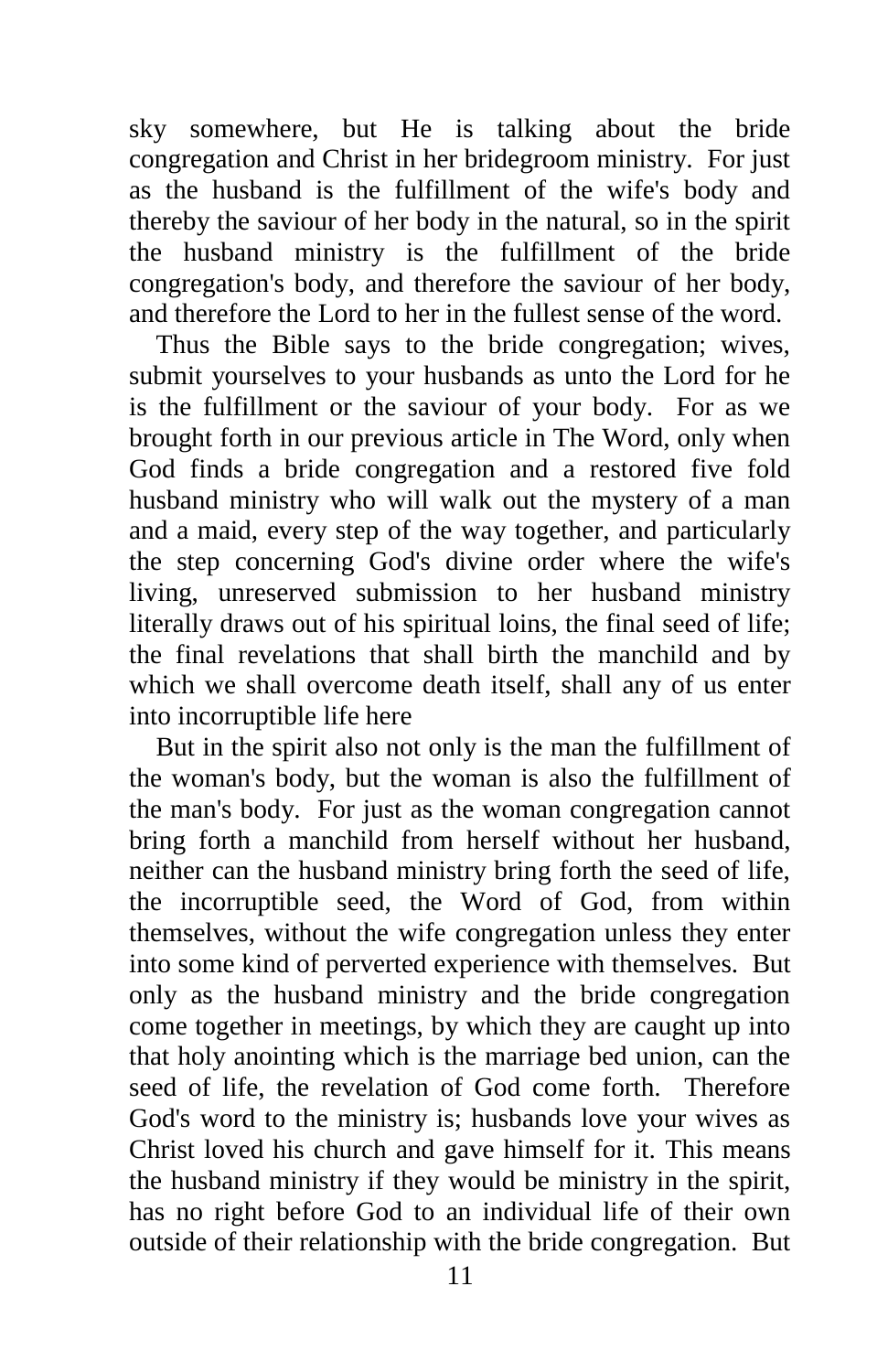their calling is to give up any individual life that they might have in this world. Either of position, or power, or prestige, or pleasures of this world, or owning businesses, and great bank accounts in this world.

 Their calling is to give that life up that they might give themselves for their wife as Christ gave himself for the church. That they might live for this woman to bring forth this incorruptible manchild from her womb. Not just in preaching to her in the marriage bed union, but in the natural in labouring to bring her spiritual food to sustain her life until a final seed can be planted that births this manchild, and labouring to clothe her spiritually until this manchild can come forth and labouring to build her a spiritual house to live in until this manchild can come forth.

 For just as the natural husband in giving up his individual life, and then giving up the seed, the incorruptible word of God that is in them to fulfill the woman congregation's body and birth this manchild, because our eternal life also will be incorporated in this manchild, in saving the woman, the bride congregation, we save ourselves. To propagate our own life into eternity.

 Therefore, this is what the Bible means when it says; therefore the man is not without the woman in the Lord, and the woman is not without the man in the Lord. And the man hath not power over his own body but the woman, and the woman hath not power over her own body but the man. The Bible is not referring to who should be boss over the other, but unveiling the great mystery that neither one hath power to bring forth from their own body that which can take them into life, both in the natural and in the spirit. But God has ordained that neither one can enter into life except that each fulfills his part in this divine order relationship that God has ordained for the man and the maid, the man and the woman, the man and the wife, the bride and the bridegroom.

The woman's part is to submit herself to the ministration of her husband. Not to the rulership of her husband but to the ministration of her husband. The man's part is not to submit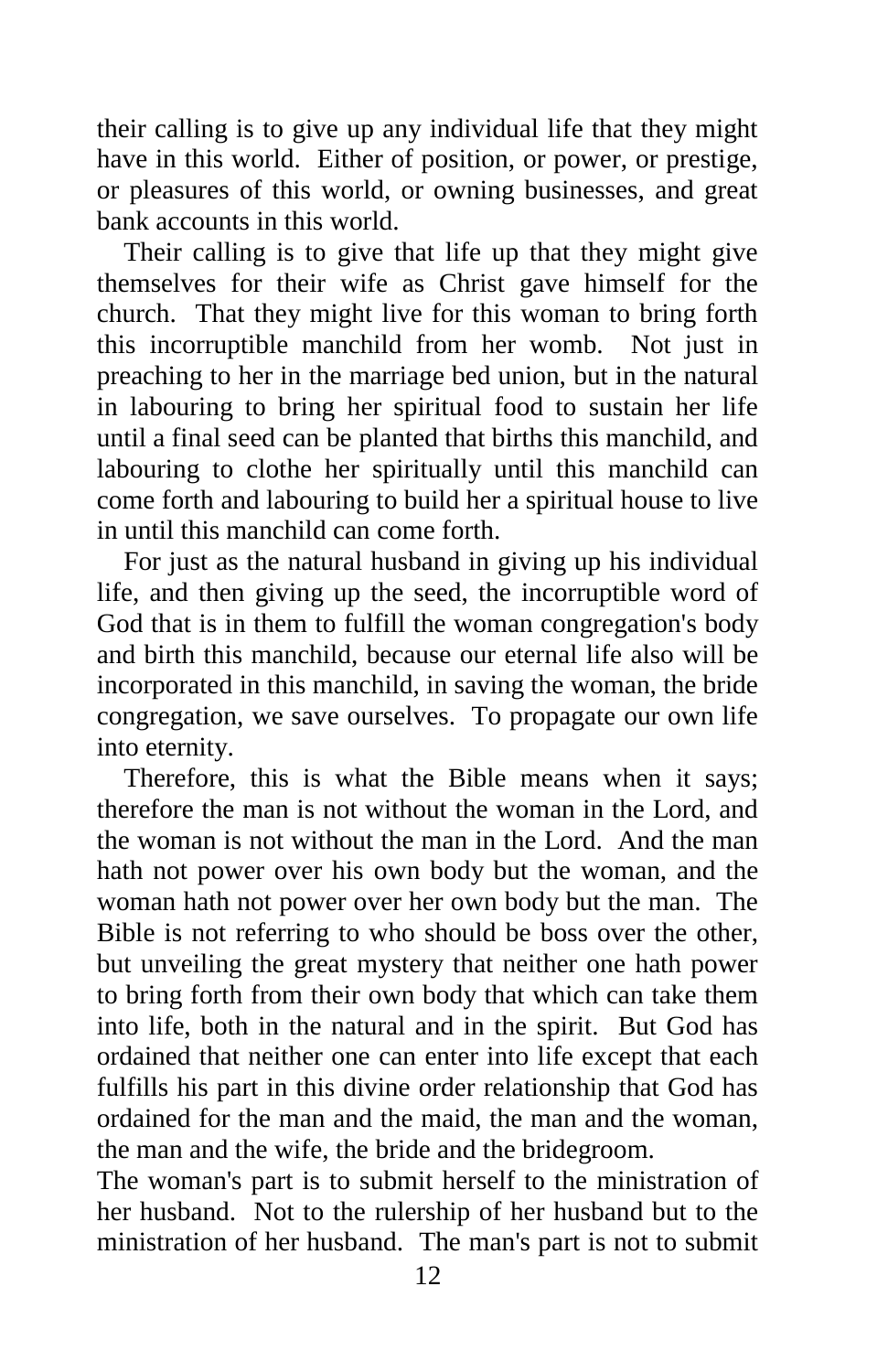to his wife to rule over him, no, but neither is it his part to rule over her. But to give himself for her in serving her in redemptive love to fulfill her body and save her life and thereby save his own.

 Therefore Paul was not making a legalistic law that puts all wives under bondage to make their husbands their ruler and their boss, and their head. Paul was writing to a church, to men and women who were both in Christ, and were both walking in the Spirit, and what the relationship between the bride congregation and the bridegroom ministry should be in the spirit.

 Men who do not know Christ and who are not walking in Christ, who are giving themselves for their wives as Christ gave himself for the church, in ministration to them as their servant, have no right to use this scripture to try to force their wives to submit to them in all things. And men who are Christians or preachers have no right to use this scripture in the legalistic letter law to make themselves rulers over their wives. The only right they have to use this scripture is to give themselves for their wives as Christ gave himself for the church, in the same redemptive servantship that Christ does for His church.

 If they do then they will not have to establish a legalistic letter law through Ephesians 5:22 to get their wives to submit. Their wives will lovingly, willingly, submit forever more.

 It is to portray this great truth to us and the true relationship of a husband and wife, in Christ, and in God, that God gave us the book of Hosea in the scriptures, and the great truth that is there. If ever there was a man who had a right to force his wife to submit to him, using the letter of the law it was Hosea. For in that Old Testament age the law of God that was written in the Old Testament was that if a woman was unsubmissive, and adulteress, she was stoned to death. But God had Hosea deliberately marry a woman with an adulteress heart, to teach all men how they should deal with their wives. For though Hosea, under the legal law of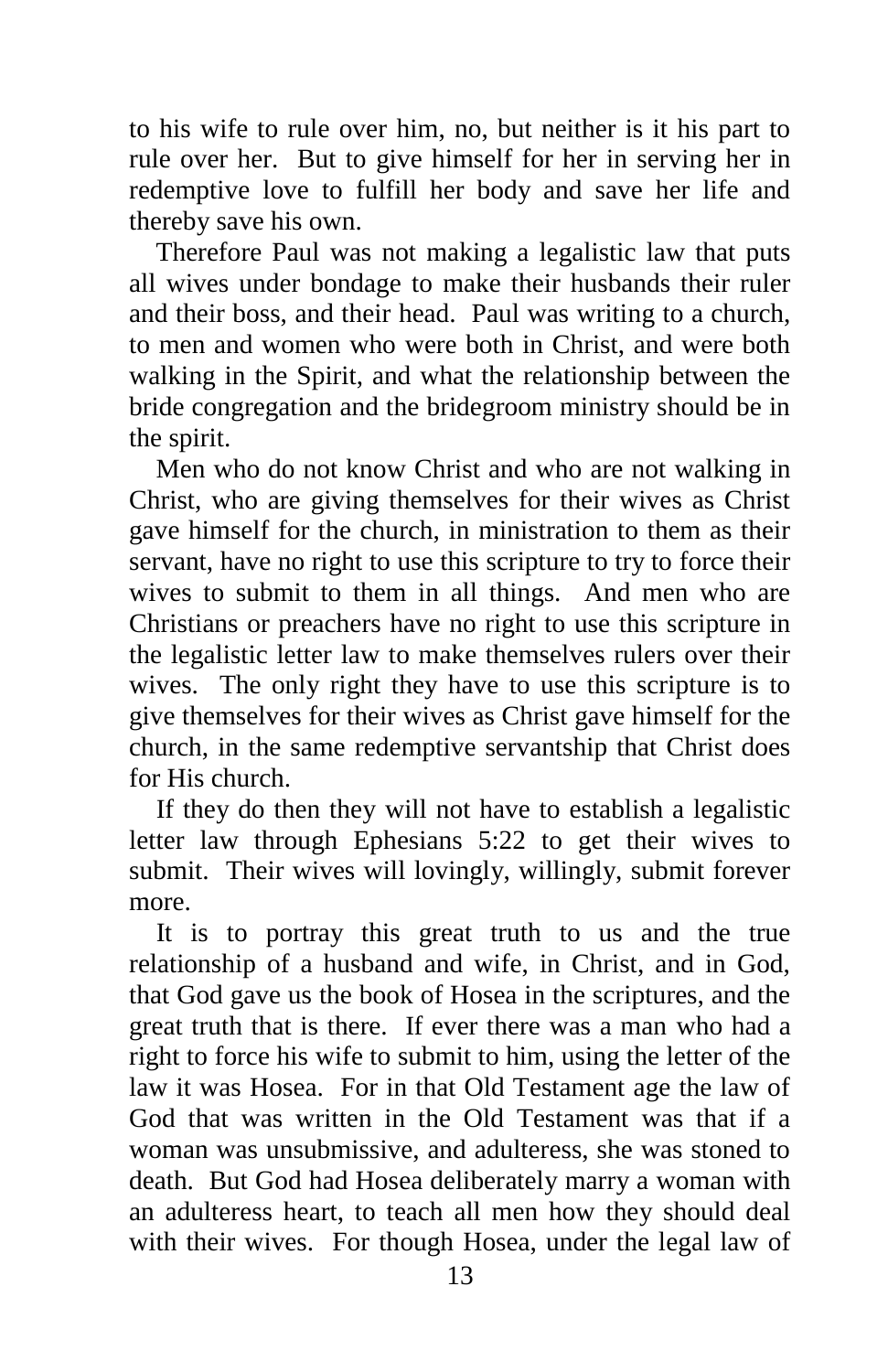God has a right to force Gomer to submit to him through law to be only his, he did not want her to be legally his, or forcefully his, but he wanted her to be willingly his, lovingly his, and therefore he set her free from the law, and left her free to submit or not to submit. And because she had an adulteress unsubmissive heart, she did not submit. She went out and submitted herself to every sensual, lustful lover that came along, other than her husband for many years.

 Until after many years the bloom and beauty of her youth was gone, and her raven black tresses were no longer lovely and beautiful, but gray and haggard. Her milk white skin was no longer young and beautiful, but fat and fleshy, and saggy, so that her lustful lovers had no more use for her, So they placed her on the slave block to auction her off in slavery, and then Hosea passed by, He looked up in her eyes and for the first time in all her life, Gomer saw a man who really loved her. He loved her not for her beautiful raven black tresses, or her lovely milk white skin, for it was no longer there. But Hosea had seen something in her when he married her, deep down inside her that was fine and good, and it could be redeemed. Not through forcing her to submit by the law, but by setting her free and then redeeming her with redemptive love, and that something that he had seen was still there and needed only to be brought out by redemptive love.

 So Hosea went out and paid the supreme price, fifteen pieces of silver for her redemption. Silver in the Old Testament was always the price of redemption, and it was a type of Christ laying down all his life to redeem his bride, the church, off the slave block. Redemption, and it was a type of Christ laying down all his life to redeem his bride, the church, off the slave block.

 It was a type of laying down all today in complete sellout and the implication is that Hosea had to sell all he had to get the silver to redeem Gomer from the slave block. But he paid the supreme price, took her by the hand and led her home, and from that moment on, Gomer was forever his.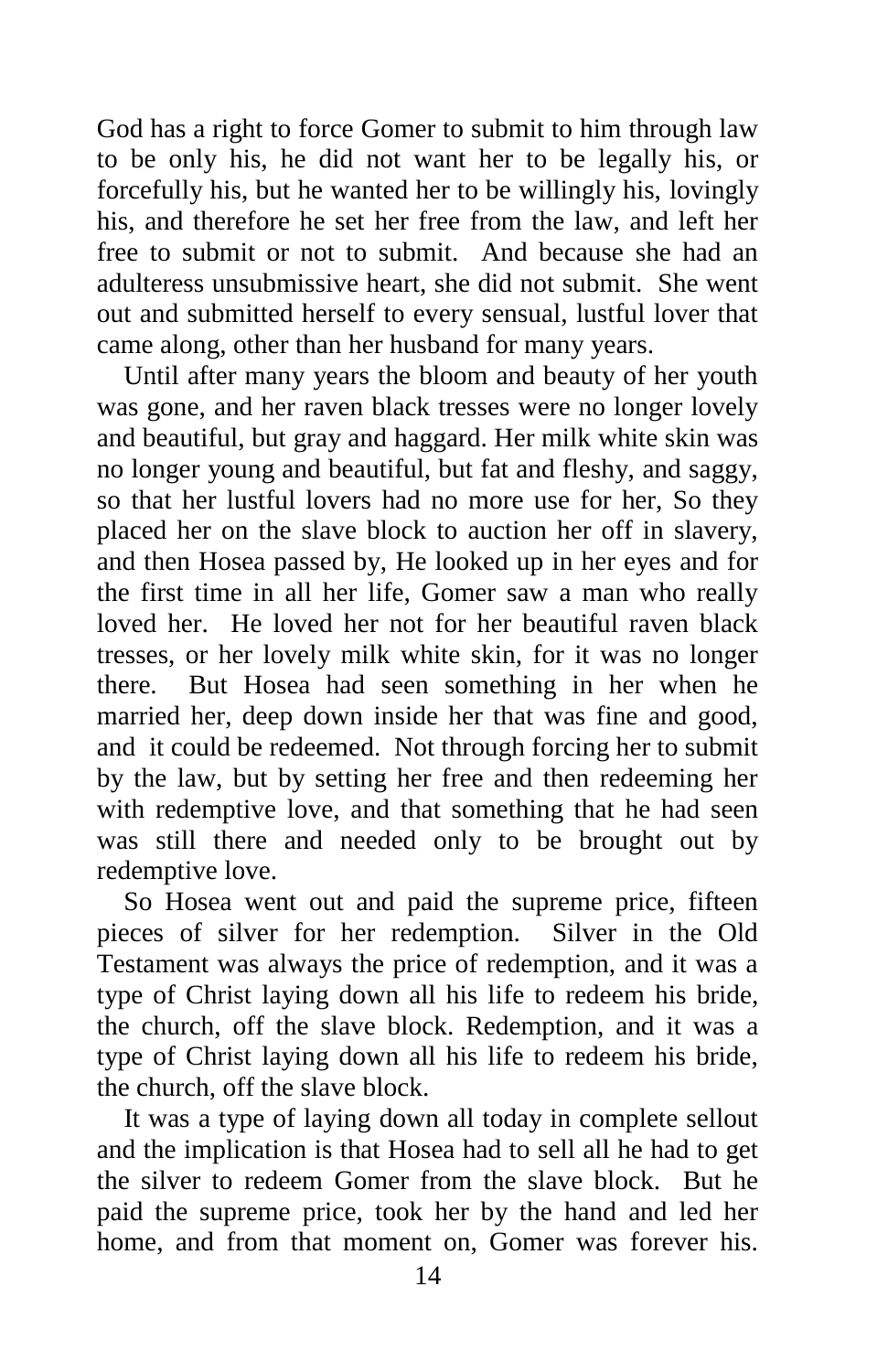Not legally his or forcefully his, but willingly, lovingly his, From thereon he didn't have to quote the letter of the word to Gomer to get her to submit. Let a thousand young men pass by, and handsome as they might be they could never turn Gomer's head. She submitted herself to her husband forevermore.

 God had the whole book placed in the scripture to reveal the great mystery of Christ and His church. Two thousand years ago Jesus Christ came from heaven and purchased a bride for himself, and if ever there was a man who had a right to force his wife to submit to him through the law, the letter of the law, it was Jesus.

 For He had purchased her with His own blood, and legally before God she is His. But like God, and like Hosea, the wisdom of God was in Him, and He did not want her to be forcefully His, or legally His, but lovingly His, willingly His. And therefore, nineteen hundred years ago after the first century Christianity, He set her free from the law, to submit or not to submit.

 And for nineteen hundred years she has gone out because the church has had an unsubmissive heart, and submitted herself to every sensual, lustful lover that has come along that claimed to be ministry that wanted a bridegroom relationship with her, not to give themselves for her as her servant, but to rule over her, Lord over her, and to satisfy their lust for ministry, position, power, and to have titles, doctor this and Reverend this. Until now, nineteen hundred years later, her hair, which is always a type of anointing, is no longer dark and beautiful with the anointing that rested on the first century church, when the sick were healed and the lame walked. Her flesh is no longer milk white, slim, lovely and established in God's divine order, but fat, saggy and spread out across the earth, big horizontal wise, but not beautiful vertical wise.

 Many members but no growth in the spirit, and because she is no longer beautiful, her world council of churches ministry and other sensual, lustful lovers are about to sell her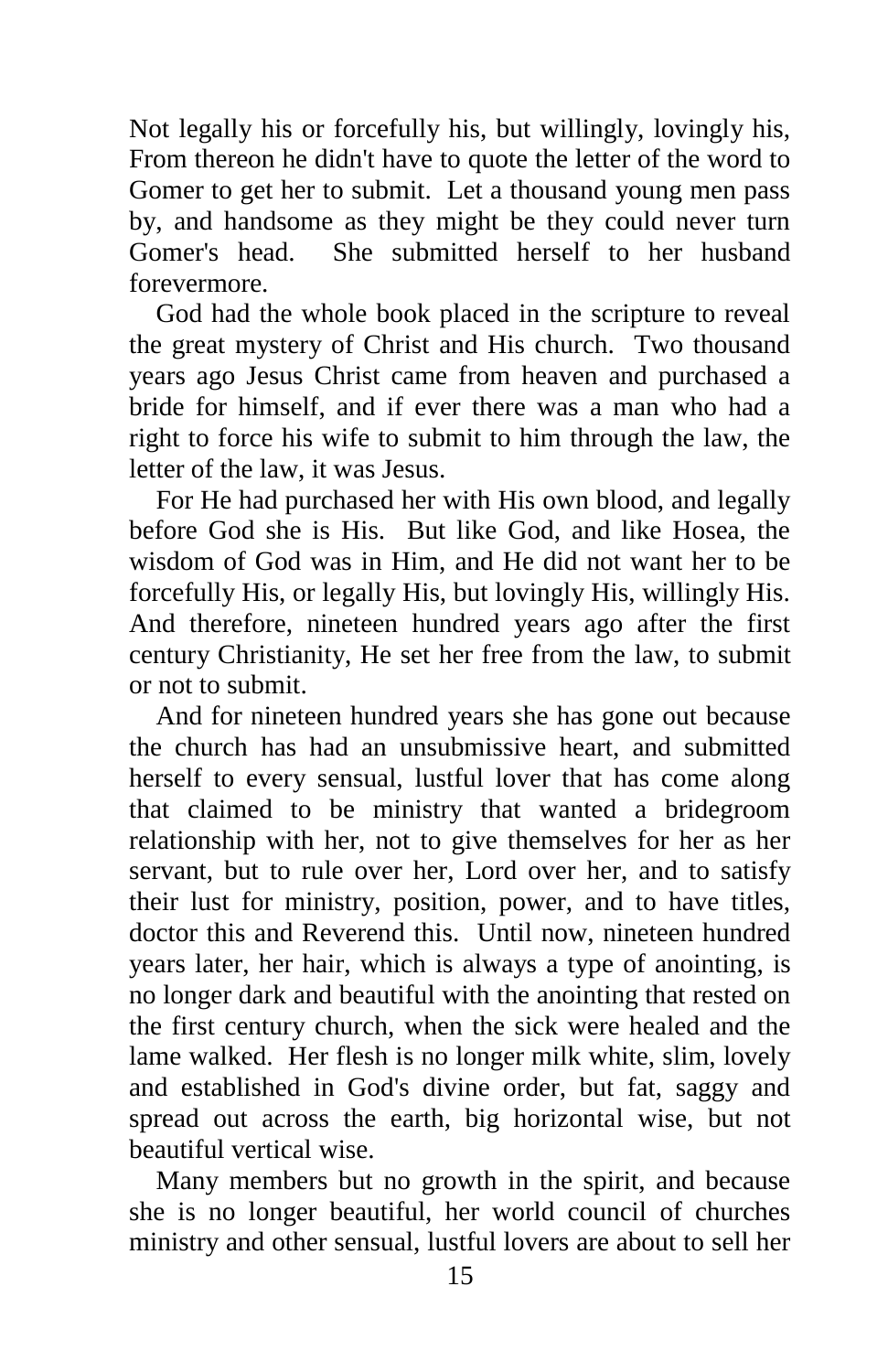into slavery on the slave block. Take her back into bondage to the old harlot mother in their ecumenical movement She stands on the slave block today, forlorn and forsaken, but Hosea her true husband, is passing by in a restored five fold spirit, bridegroom, ministry, and she is looking in his eyes, and for the first time in all her life, she is going to see a husband ministry that really loves her, not for a position of ruling over her great organizations and million dollar buildings, and a title and all those things.

 Not for power of her anointing, but a ministry that sees something in her that no other man has ever seen, something beautiful and fine, that can be redeemed, not through legalism and through law, but through redemptive love. That ministry is going to pay the supreme price, fifteen pieces of silver to redeem her off the slave block. Which means that as the manifested sons of God, they are going to literally lay down their life, down to the death of the cross, to fulfill her body, and bring forth the manchild from within her. That thing that they see within her that is fine and glorious. They are not going to try and make themselves Lord over her, or boss over her or ruler over her, but servant to her. She is going to place her hand in her husband's and go home and be forever submissive to her husband. Not forcefully so, or legally so, but willingly so.

 Therefore, the man in the natural or in the spirit who tries to force his wife to submit to him by quoting her the letter of the word, and the letter of the law is a fool, for he only wants her to be forcefully his, legally his, not willingly his, lovingly his.

 Foolish carnal men do not understand that you can force submission more quickly through legalism and law, which is always backed up by the threat of force than you can win it, through redemptive love. But when you forced it through legalism and law it's not permanent for it's not a work in the nature of the woman, either the natural woman, or the woman the church.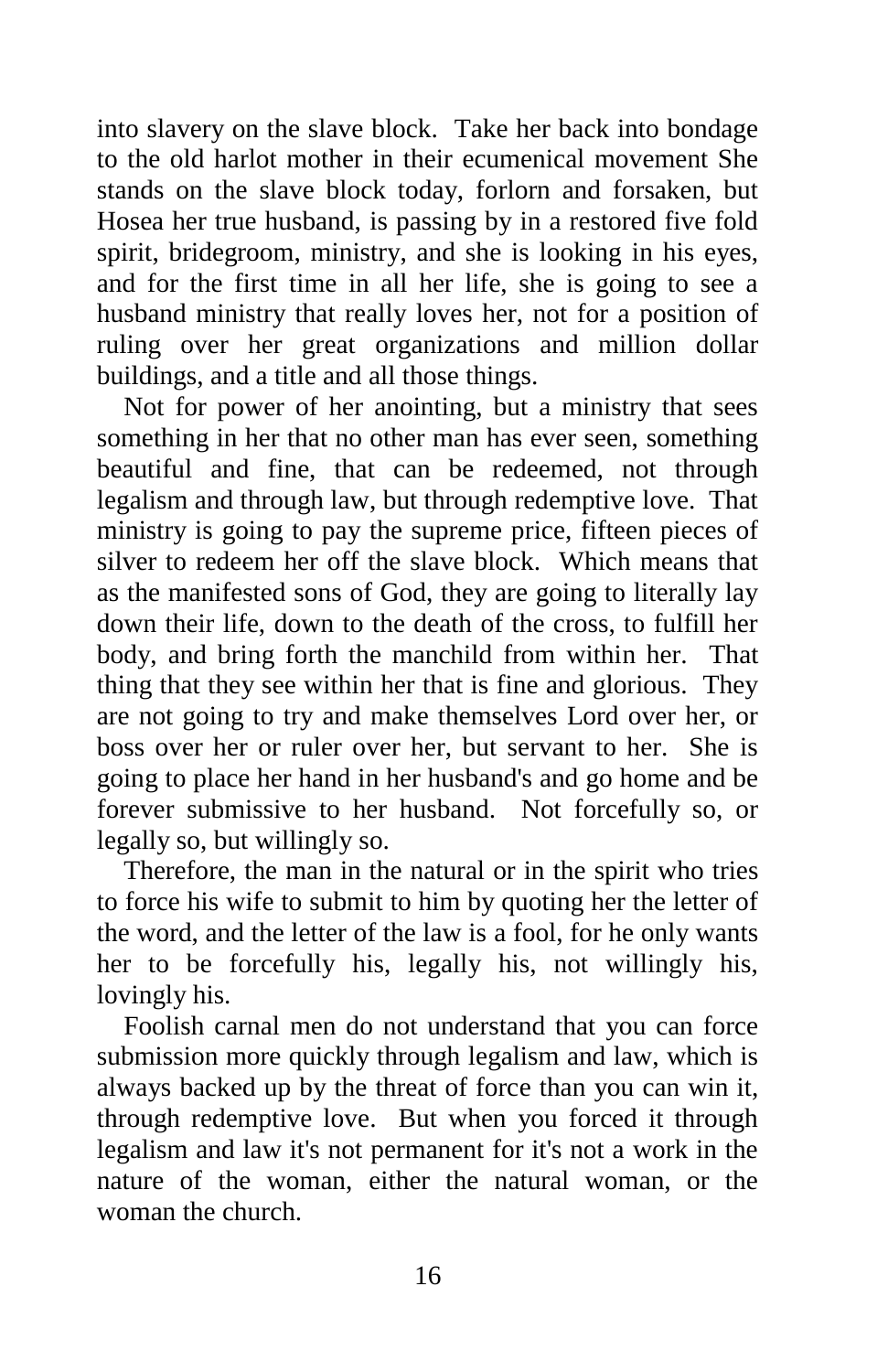But when it is won, not through trying to establish the letter law, that God has made the man the boss and ruler of the woman, her head in a sense, but through realizing that God has made the man the head in the sense of giving himself for her in redemptive love as Christ gave Himself for the church to bring forth willing, loving submission; it is in this sense that the man is the head over the woman and through it shall save her body.

 No man can save the woman's body in the natural or in the spirit by making him boss or ruler over her. What Paul taught here in Ephesians 5 is that the husband, in the natural and in the spirit, saves his wife's body by giving himself for her as Christ gave himself for the church. Therefore no man who is not walking in Christ and in the spirit, fulfilling this, has the right to expect his wife to submit herself to him. Neither to use the scripture to try to get her to do so. No minister has the right to teach a wife that she should submit to a husband to rule over her in all things. We only have the right to teach women that they should submit to the ministration of a husband who is giving himself to her, as Christ gave himself for the church.

 For we close with this final truth. Paul reveals the great mystery here in Ephesians 5, that in the natural creation, God made the natural man's relationship with his wife the figure of Christ's relationship with his church. He did not here teach that that natural figure should be dragged over into the new creation and that that relationship is to be the relationship of a man and his wife who are both in Christ.

 For in Christ, a man and wife, who are walking and living in the spirit have both been baptized by one Spirit into one body and they now have one head, Christ.

 Some years ago a precious minister who had moved in to the move of the spirit said to me, what is to be my relationship with my wife now. I had always considered that I was her head and that she was to obey me, until now. And I answered, it is true that in the natural creation as a figure of Christ's relationship with the church, that God made the man